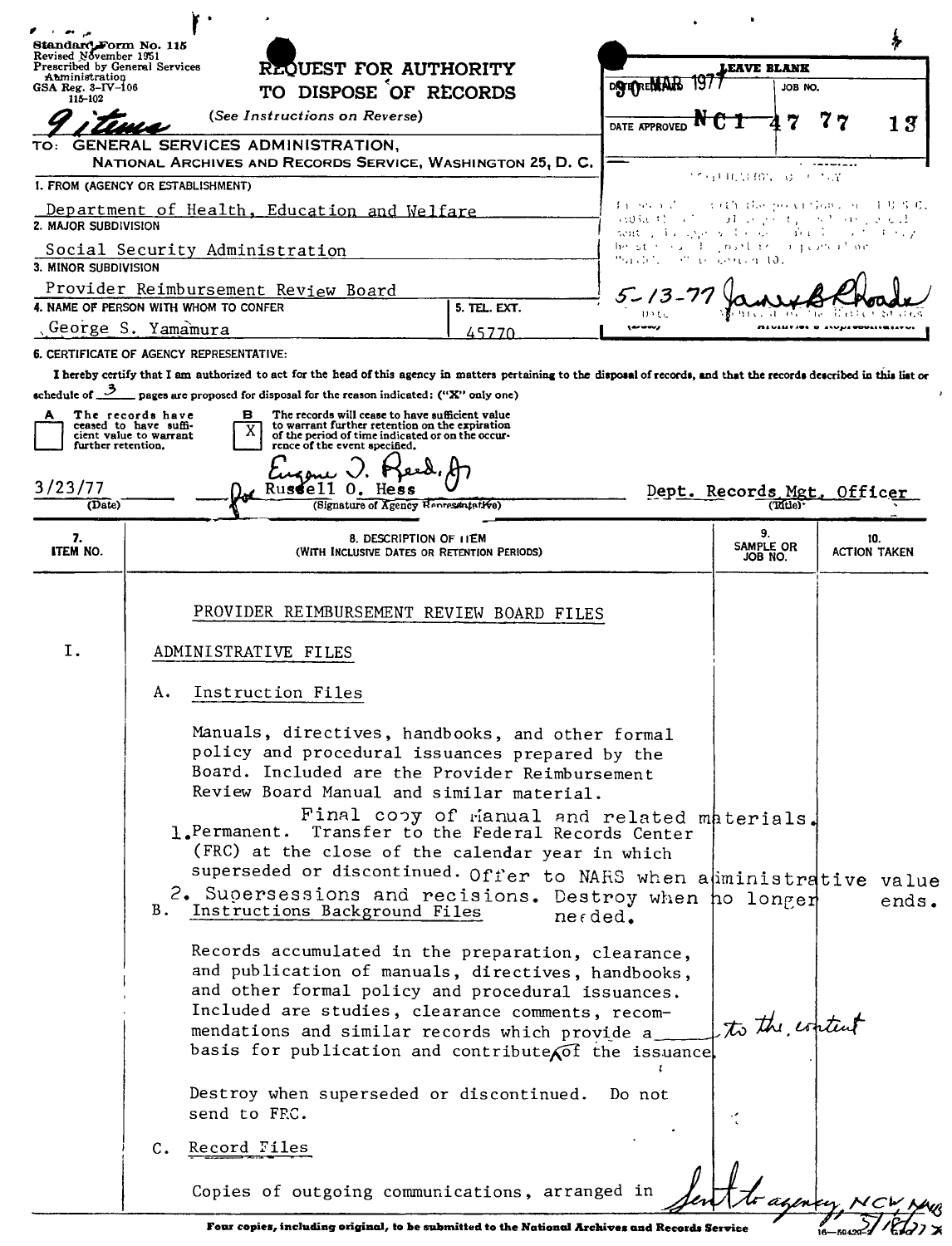

**INSTRUCTIONS ~**

*General Instructions:* Use Standard Forms 115 and 115a, obtainable from Supply Centers of the Federal Supply Service, General Services Administration, to obtain authority to dispose of records. Submit four copies, all of which should be signed and dated, to the National Archives and Records Service. Indicate the number of pages involved in the disposal request under entry 6. Copy 4 of the standard form wiII be returned to the agency as .notification that Congress has authorized disposal of the items marked "approved."

## *Specific Instructions:*

*Entries* 1, 2, *and <sup>J</sup>* should show *what* agency has custody of the records that are identified on the form, and should contain the name of the department or independent agency, and its major and minor subdivisions.

*Entries* 4 *and* 5 should help identify and locate the person to *whom* inquiries regarding the records should be directed.

*EntrY·6* should show *'what' kirid of authorization* is requested. Only one of two kinds of authorizations may be requested on a particular form.

- *Box A* should be marked if immediate disposal is to be made of past accumulations of records, and the completed form thus marked is a list.
- *Box B* should be marked if records that have accumulated or wiII continue to accumulate are to be disposed of at some definite future time or periodically at stated intervals, or if disposal is to be made of microphotographed records after it has been ascertained that the microfilm copies were made in accordance with the standards prescribed in GSA Regulations 3-IV-105; and the completed form thus marked is a schedule.

*Entry* 7 should contain the numbers of the items of records identified on the form in sequence, i. e., 1,2, 3, 4, etc.

*Entry* 8 should show what records are proposed for disposal.

Center headings should indicate *what office's rec- ords* are involved *if* all records described on the form are not those of the same office or if they are records created by another office or agency.

" - . , '" ..

An identification should be provided of the *types of records* involved *if* they are other than textual records, for example, if they are photographic records, sound recordings, or cartographic records.

An itemization and accurate identification should be provided of the *series of records* that are proposed for disposal. Each series should comprise the largest practical grouping of separately organized and logically related materials that can be treated as a single unit for purposes of disposal. Component parts of a series may be listed separately if numbered consecutively as la, 1b, etc., under the general series entry.

A statement should be provided showing *when* the records were produced or *when* disposal is to be made of the records, thus:

- If Box A under entry 6 was marked, the inclusive dates during which the records were produced should be stated.
- If Box B under entry 6 was marked, the period of retention should be stated. The retention period may be expressed in terms of years, months, etc., or in terms of future actions or events. A future action or event that is to determine the retention period must be objective and definite. If disposal of the records is contingent upon their being microfilmed, the retention period should read: "Until ascertained that microphotographic copies have been made in accordance with GSA Regulations  $3\overline{-1}V-105$  and are adequate substitutes for the paper records.

*Entry* 9 should show *what samples* of records were submitted for each item, or with *what job number* such samples were previously submitted. Samples of types of records other than textual and carto- graphic records should not be submitted.

*Entry 10* should be left blank.

**U.•. \_V .. NIISIft' HINTING ."Ict** 1~2

Provi Reimbursement Revi oard RepresentativeSSA Record Ιeτ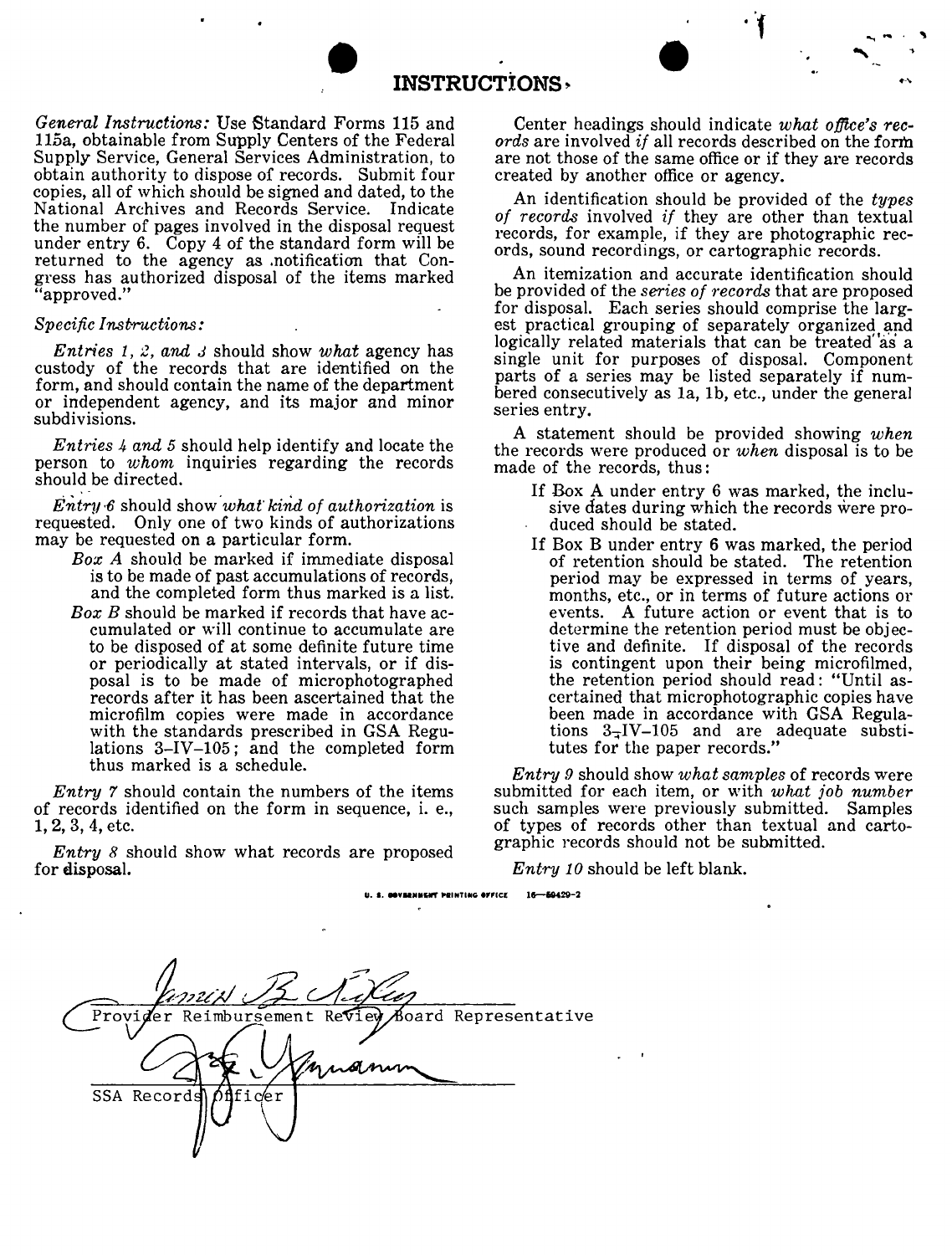$\ddot{\phantom{0}}$ 

 $\hat{\boldsymbol{\epsilon}}$ 



 $\ddot{\phantom{0}}$ 

 $\mathcal{A}$ 

 $Page_2$ of  $3$  pages

## REQUEST FOR AUTHORITY TO DISPOSE OF RECORDS-Continuation Sheet

 $\cdot$ 

| 7.<br>ITEM NO. | 8 DESCRIPTION OF ITEM<br>(WITH INCLUSIVE DATES OR RETENTION PERIODS)                                                                                                                                                                                                                                                                                                                                                                                 | 9.<br>SAMPLE OR<br>JOB NO. | 10.<br><b>ACTION TAKEN</b> |
|----------------|------------------------------------------------------------------------------------------------------------------------------------------------------------------------------------------------------------------------------------------------------------------------------------------------------------------------------------------------------------------------------------------------------------------------------------------------------|----------------------------|----------------------------|
|                | chronological order, relating to the functions of the<br>Board. Copies of correspondence relating to specifid<br>hearing cases are contained in the hearing record<br>case file.                                                                                                                                                                                                                                                                     |                            |                            |
|                | Destroy after 3 years.                                                                                                                                                                                                                                                                                                                                                                                                                               |                            |                            |
| II.            | HEARING FILES                                                                                                                                                                                                                                                                                                                                                                                                                                        |                            |                            |
|                | Hearing Record Case Files<br>А.                                                                                                                                                                                                                                                                                                                                                                                                                      |                            |                            |
|                | Case files containing documents accumulated in the<br>hearing process.<br>Included are the provider's request<br>for a hearing, provider position papers, fiscal<br>intermediary position papers, cost reports, notice of<br>hearing, hearing transcripts, hearing decision by the<br>Board, and related documents. Hearing decisions may<br>be reviewed by the Secretary of HEW, and provider may<br>seek judicial review of unfavorable decisions. |                            |                            |
|                | Transfer to the FRC 3 years after the year in which<br>there was a dismissal or final decision.                                                                                                                                                                                                                                                                                                                                                      |                            |                            |
|                | Destroy after 6 years' total retention.                                                                                                                                                                                                                                                                                                                                                                                                              |                            |                            |
|                | В.<br>Executive Officer Hearing Record Case Files                                                                                                                                                                                                                                                                                                                                                                                                    |                            |                            |
|                | Duplicate copies of hearing record case files,<br>accumulated by the Executive Officer of the Board,<br>used for review of the case development and final<br>decision by the Board.                                                                                                                                                                                                                                                                  |                            |                            |
|                | Destroy 3 years after dismissal or final decision.                                                                                                                                                                                                                                                                                                                                                                                                   |                            |                            |
|                | $c_{\bullet}$<br>Working Hearing Record Case Files                                                                                                                                                                                                                                                                                                                                                                                                   |                            |                            |
|                | Nonessential working papers accumulated and retained<br>by the staff members developing the hearing case.<br>Included are worksheets, notes, and similar documents.                                                                                                                                                                                                                                                                                  |                            |                            |
|                | Destroy 3 years after dismissal or final decision.                                                                                                                                                                                                                                                                                                                                                                                                   |                            |                            |
|                | $\cdot$ D.<br>Hearing Record Card Files                                                                                                                                                                                                                                                                                                                                                                                                              |                            |                            |
|                | A 5 by 8 inch card file recording the status of each<br>hearing record case file. Card records such infor-<br>mation as the name of the provider and fiscal                                                                                                                                                                                                                                                                                          |                            |                            |